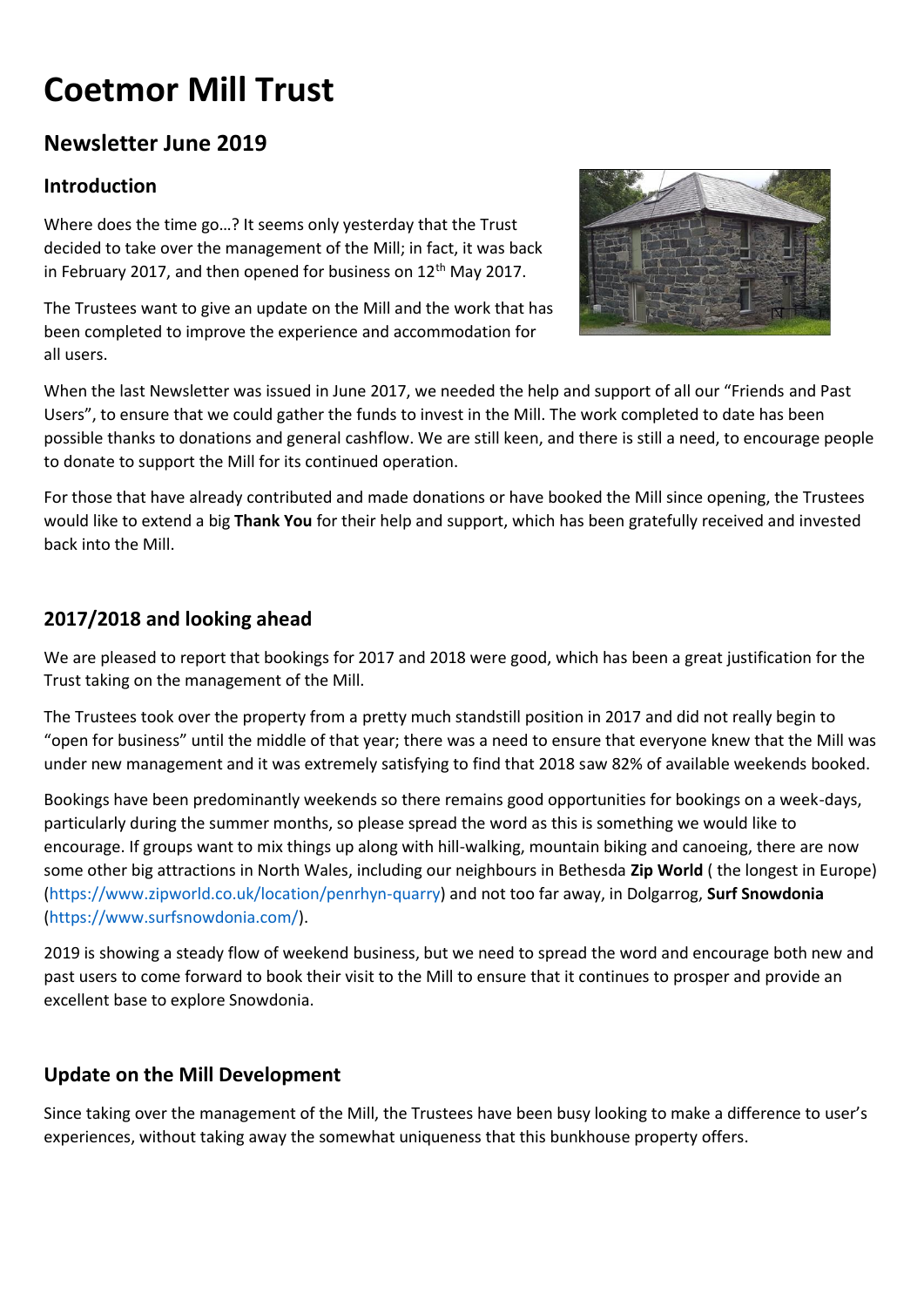# *Central Heating*





The most significant news is that, as of November 2018, the Mill now has **Central Heating!** Yes, no more storage and fan heaters; for the first time the winters should warm and snug in the Mill. This was a considerable investment but feedback from users was that the lack of efficient heating and the cold over winter months was the biggest criticism and one which the Trustees

wanted to address. It's in and it's operational, so we hope that this is a further encouragement to users for winter 2019 and spring 2020, as well as those sometime cold and wet summers that we get in North Wales. Come and try it for yourself.

#### *The Snug*

Keen to make better use of the area many would know as "The Snug", and to provide activity leaders with some privacy when needed, the Trust has now upgraded the Snug. The area now has upholstered seating, heating, LED lighting and even curtains at the windows. Feedback has been good and the changes welcomed.

#### *Other Works*

In addition to the preliminary works carried out prior to opening, mentioned in the June 2017 Newsletter, the other works completed include:-

- 
- New booking system;
- WIFI is now installed and available to users;
- Electronic/Internet Locks on the access doors, which has removed the need for the passing of keys between users and Booking Secretary;
- Kitchen/dining area:
	- o New LED lighting
	- o Beam support made and fitted
	- o Cooker hood made and fitted
	- o Coin meter replaced and now collecting correct amounts
	- o Cooker repaired and cleaned
	- o Utensils and cooking pots / pans replaced where needed
	- o New bins, dustpans and brushes
- All upstairs sleeping accommodation now has LED lighting;
- Staircase has been repaired and PIR lighting fitted in main stair wells;
- Drying Room lighting & power sockets upgraded to IP rated fittings;
- Back Door repaired;
- Gents toilets new cisterns and toilet roll holders have been fitted;
- All emergency safety lighting upgraded;
- Fire alarm has been serviced and upgraded alarm points have been fitted.

In short, 2018/19 has been a busy year, culminating with the central heating project. The Trustees welcome any feedback on the facilities along with ideas that can be considered for future works within the Trust's means. The schedule for 2019 works is in course of preparation but rest assured the investment will continue, as appropriate, to the benefit of users.